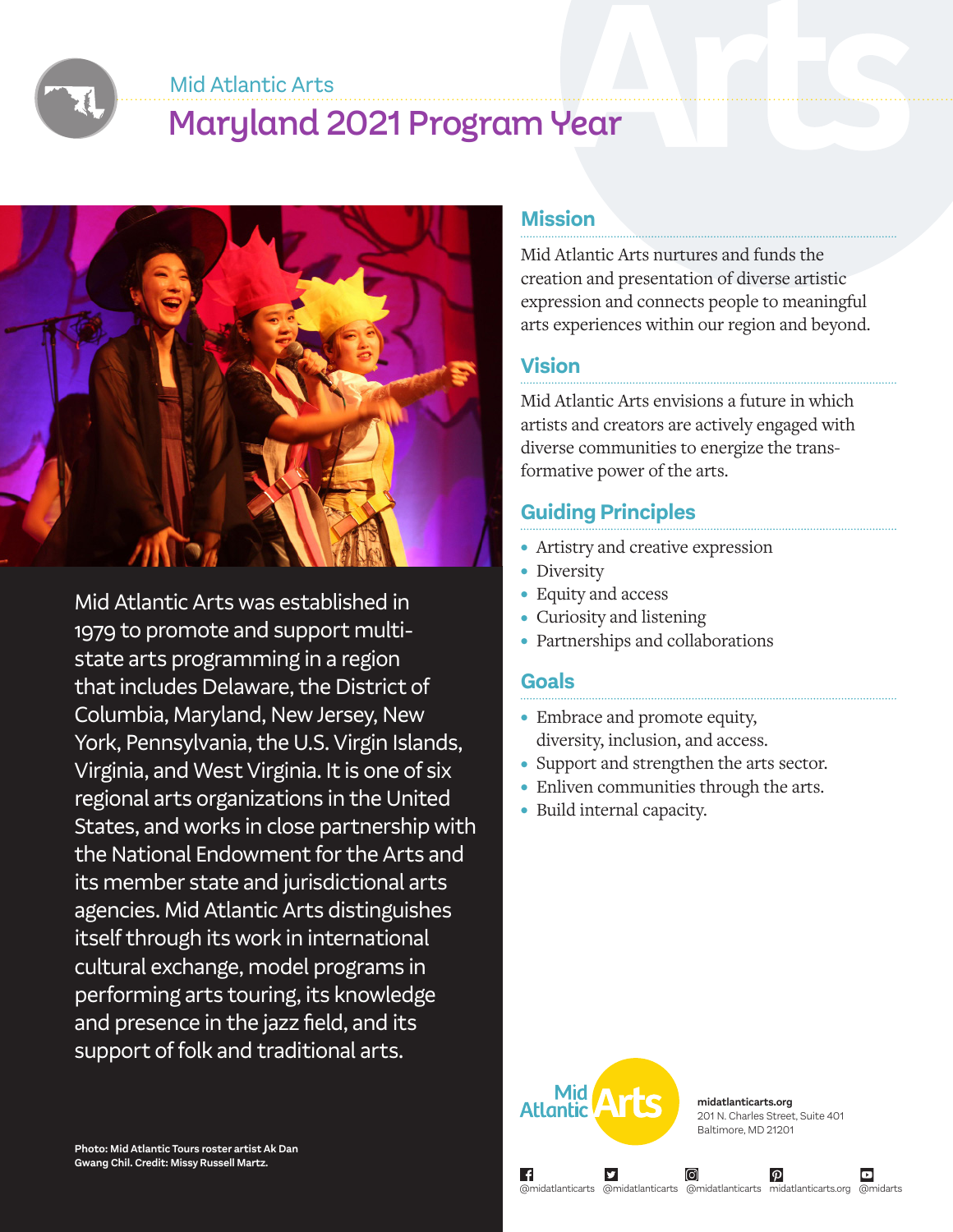

# **Programming Activity for Maryland** July 2020 through June 2021 Mid Atlantic Arts



# **Maryland Grantees**

**Boulanger Initiative,** Takoma Park Fifth House Ensemble, IL **(AC)**

#### **CARES Arts Organization Relief Grantees**

After School Dance Fund, Inc., Silver Spring ArtStream, Inc., Chevy Chase Baltimore Theatre Project, Inc., Baltimore CityLit Project, Baltimore Make Studio Art Program, Inc., Baltimore Muse 360 Incorporated, Baltimore The American Visionary Art Museum, Inc., Baltimore The Dance Exchange, Inc., Takoma Park The Mainstay, Inc., Rock Hall The Writer's Center, Chevy Chase Wide Angle Youth Media, Inc., Baltimore

. . . . . . . . . .

**City of Frederick,** Frederick Acrobuffos, NY **(MAT)**

**Columbia Festival, Inc.,** Columbia Rare Essence, DC **(MAT)**

**Creative Alliance, Inc.,** Baltimore Joel Ross Good Vibes, NY **(JTN)** Lundu and Conjunto Bruja, Peru **(FTAN)**

# **Frostburg State University, Frostburg** Acrobuffos, NY **(MAT)**

Ak Dan Gwang Chil, NJ **(MAT)**

# **Germantown Cultural Arts Center, Inc.,**

Germantown Joel Ross Good Vibes, NY **(JTN)** Rare Essence, DC **(MAT)**

# **Jewish Community Center of**

 **Baltimore, Inc.,** Owings Mills Tentacle Tribe, Canada **(MAT)**

# **Mid Atlantic Arts Creative Fellowships Recipient**

Ned Clark Balbo, Baltimore

# **Mid Atlantic Arts Regional Resilience Fund Grantees**

Creative Alliance, Inc., Baltimore Peale Center for Baltimore History and Architecture, Inc., Baltimore Urban Artistry, Inc., Silver Spring Wide Angle Youth Media, Inc., Baltimore

**Program Key:** ArtsCONNECT (AC) Folk and Traditional Arts Touring Network (FTAN) Jazz Touring Network Engagement (JTN) Mid Atlantic Tours (MAT)

**Photo:** ArtsCONNECT touring artist American Patchwork Quartet. Credit: Courtesy of the artist.